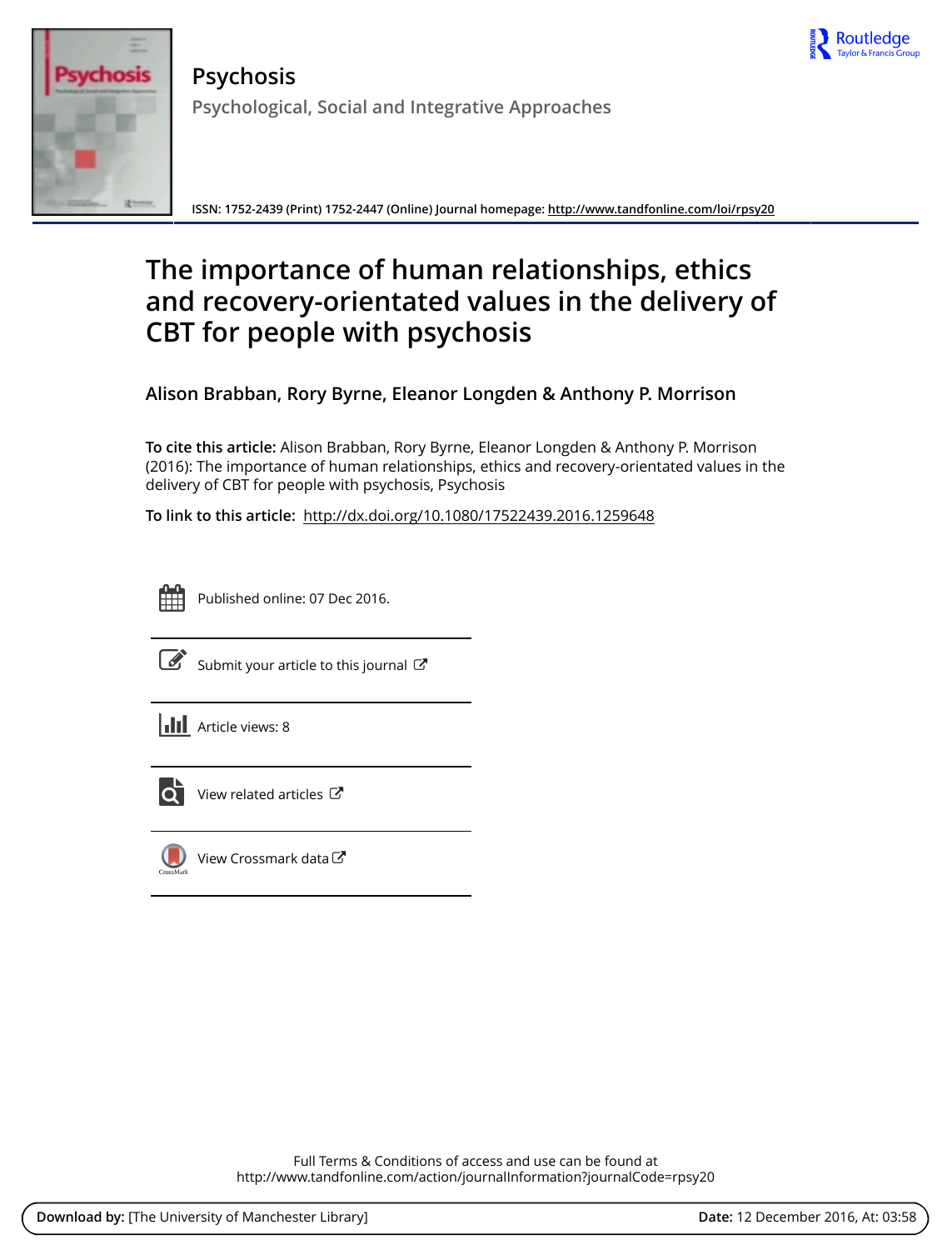# **The importance of human relationships, ethics and recoveryorientated values in the delivery of CBT for people with psychosis**

### Alison Brabban<sup>a,b</sup>, Rory Byrne<sup>[c](#page-1-2)[,d](#page-1-3)</sup>, Eleanor Longden<sup>c,d</sup> and Anthony P. Morrison<sup>c,d</sup>

<span id="page-1-3"></span><span id="page-1-2"></span><span id="page-1-1"></span><span id="page-1-0"></span><sup>a</sup>TEWV NHS Trust, EIP, Chester le Street HC, Chester le Street, UK; <sup>b</sup>Mental Health Research Centre, Durham University, Durham, UK; 'Psychosis Research Unit, Greater Manchester West NHS Trust, Manchester, UK; <sup>d</sup>Division of Psychology and Mental Health, University of Manchester, Manchester, UK

#### **ABSTRACT**

Cognitive behavioural therapy for psychosis (CBTp) is, at times, perceived as a technical therapy that undervalues the importance of human relationships and the fundamental principles on which CBTp itself is based (such as collaboration, validation, optimism and recovery-orientated practice). As such, it can be dismissed by service users or practitioners as undesirable. It is also possible that delivering CBTp that does not adhere to these values can be unhelpful or harmful. We review the evidence regarding what service users want from mental health services and the ability of CBTp to meet these standards. Evidence from qualitative studies and randomised controlled trials suggests that CBTp should be delivered in a manner that is both acceptable to, and empowering of, service users. We suggest strategies that are likely to maximise the likelihood of successful implementation that is consistent with both values base and evidence base.

# **ARTICLE HISTORY**

Received 10 August 2016 Accepted 8 November 2016

#### **KEYWORDS**

<span id="page-1-7"></span><span id="page-1-6"></span><span id="page-1-5"></span><span id="page-1-4"></span>Cognitive therapy; psychosis; values; recovery; relationships

Cognitive behavioural therapy (CBT) is often viewed as a technical psychological intervention that prioritises techniques or strategies over relationships and values (Boyle, [2011;](#page-9-0) Proctor, [2003;](#page-9-1) Thomas & Longden, [2013\)](#page-10-0), and forms part of a mechanistic paradigm that Radden [\(2008](#page-9-2)) characterises as "a repair manual" approach to mental health. However, Aaron Beck, the developer of CBT, was an analyst by training and clearly stated that a good therapeutic relationship was essential to the delivery of CBT. The emergence of an evidence base for CBT for people with psychosis (CBTp) relied on the adoption of drug trial methodology in order to establish credibility, overcome inherent resistance to offering psychological therapy to this client group, and persuade psychiatric services that it was safe, acceptable and effective. In turn, the utilisation of randomised controlled trials (RCTs) with blind assessments, psychiatric interviews as the outcome measures, and an emphasis on fidelity of delivery has resulted in the adoption of CBTp into clinical practice guidelines; for example, the National Institute of Clinical Excellence (NICE) in the UK recommends that all children and adults with psychosis are offered CBT that aims to reduce distress or improve quality of life. However, the use of symptoms as primary outcomes and the use of scientific terminology in the reporting of such clinical trials, has also led to an impression that CBT for psychosis devalues the therapeutic relationship and imposes therapist-led goals, values and frameworks on service users in a didactic, inflexible way. Proctor [\(2003,](#page-9-1) p. 15) characterises this dynamic of the CBT model as follows:

The ethical principle which underlies the practice of CBT is beneficence. The therapist is believed to be in a better position to decide what the client needs than is the client; the authority of the therapist is justified by the principle of ... paternalism. It is not clear at what point the client's autonomy is considered, particularly if the client does not agree with what the therapist believes to be best. The focus on "realism" can be used to discount or challenge the feelings or views of the client, who can then be accused of being prey to "cognitive distortions" … It could be claimed that the intention behind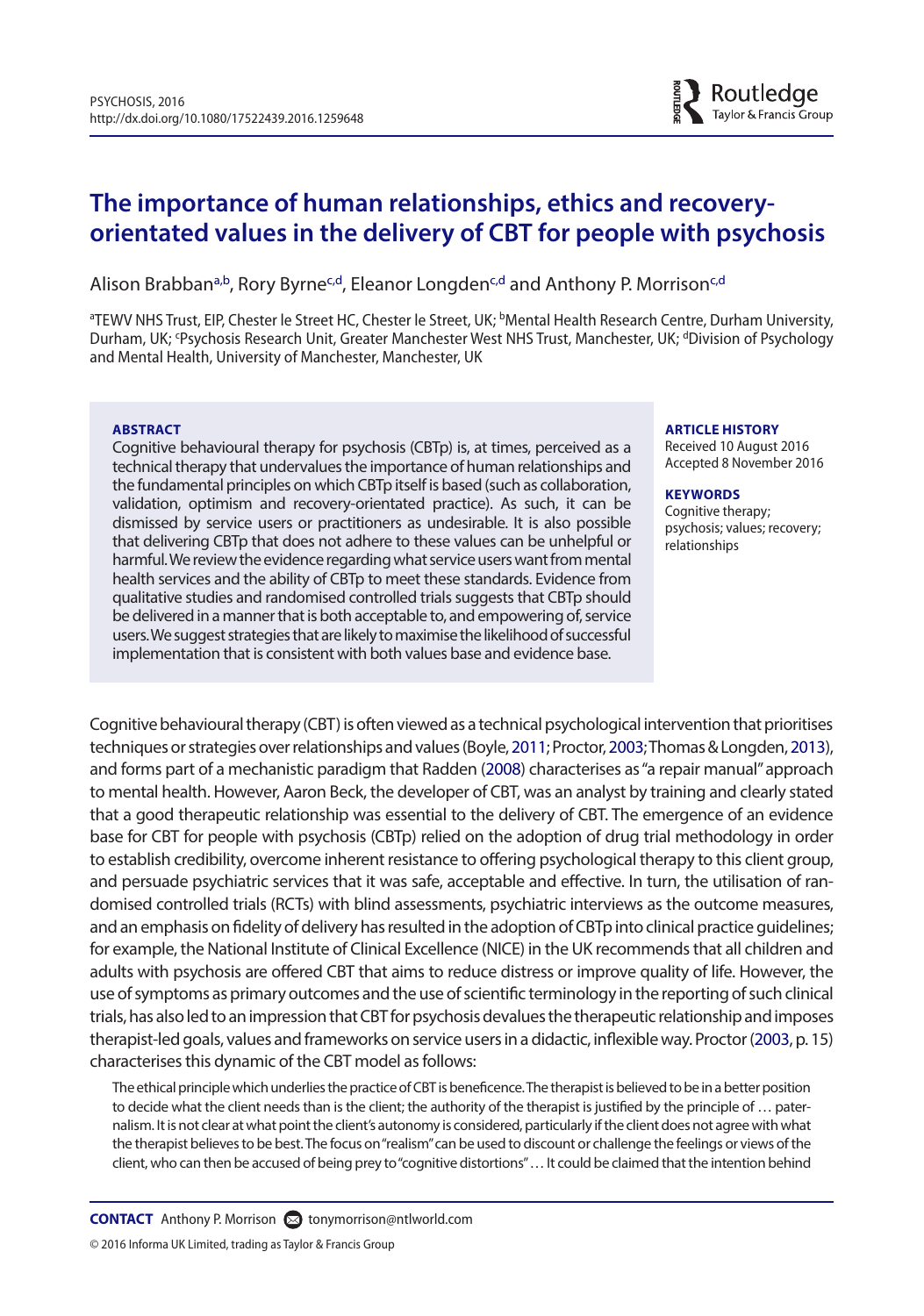#### 2  $\left(\rightarrow\right)$  A. BRABBAN ET AL.

CBT … is to increase the client's sense of agency and reduce the power of clients' personal histories of powerlessness. However, the means by which CBT attempts to achieve this is not consistent with the ends. It is difficult to argue that the aim of CBT is to increase the power of the client, by the therapist using "power-over" or their authority.

While it is possible that such practice occurs, we would argue that it not only fails to represent quality implementation of CBTp, but actively violates many of the model's core values and principles. We aim to review the evidence regarding what service users and people with lived experience of psychosis want, and then consider how the evidence regarding the values and principles of CBTp compares to this.

### **What do people with experience of psychosis want from services?**

<span id="page-2-4"></span><span id="page-2-1"></span>Two recent national surveys have asked service users what they want from services. The public consultation, which was conducted as part of the Independent Mental Health Taskforce to the NHS, heard the views of over 20,000 individuals. A key theme that emerged from service users was that "too often, care was 'done to' them rather than shaped with them and that health professionals did not systematically listen to them or take their concerns seriously" ([2015](#page-9-3), p. 10). Similarly, the Schizophrenia Commission (2012) in the UK reported that services users wanted to be listened to, to have their experiences validated, to be seen as a person and not just a set of symptoms, and to be given hope. This is consistent with studies of service user priorities and preferences; Byrne and Morrison ([2014\)](#page-9-4) used a Delphi methodology to establish consensus among service users with experience of psychosis, finding that the most highly valued treatment preferences were a desire for more information, choice and collaboration in treatment decision-making (suggesting common dissatisfaction in these domains). The items most frequently endorsed as unnecessary or undesirable were several aspects of routine practice, including the use of medical terminology and appointments at mental health centres. They concluded that services which recognise the idiosyncratic characteristics of people with psychosis and their valued goals and outcomes are likely to prove more acceptable and, therefore, effective. Similarly, Shumway et al. [\(2003\)](#page-10-1) compared the treatment priorities of service providers, users, policy makers and family members; they found that across groups, participants valued social and functional improvements more than symptom reduction.

<span id="page-2-7"></span><span id="page-2-5"></span><span id="page-2-3"></span>These preferences and priorities are also consistent with the research on recovery from psychosis from a service user perspective. Research examining user-defined recovery (Pitt et al., [2007](#page-9-5)) has shown that people with psychosis clearly valued regaining a sense of self, rebuilding their lives and optimism about the future. In a Delphi study of nearly 400 people with psychosis that examined definitions of recovery, the highest level of consensus was reached for the statements "recovery is the achievement of a personally acceptable quality of life" and "recovery is feeling better about yourself". In turn, the CHIME framework for operationalising recovery, derived from a systematic review of 97 papers that explored conceptualisations of personal recovery from mental health problems, highlights the importance of the following themes: connectedness, hope, identity, meaning and empowerment/choice (Leamy, Bird, Le Boutillier, Williams, & Slade, [2011](#page-9-6)). Likewise, research with 50 individuals who had recovered from distressing voice hearing experiences found that factors like acceptance, emotional reconstitution and meeting individuals who valued the voice hearer as a person as opposed to a patient, were consistently nominated as beneficial in the recovery journey (Romme, Escher, Dillon, Corstens, & Morris, [2009\)](#page-10-2). In contrast, numerous aspects of statutory psychiatric provision were identified as actively harmful, including: the negative impact of hospitalisation, medication and diagnosis; refusal of staff to engage with the voice hearing experience; being treated as a "passive victim of pathology"; and psychosocial difficulties being disregarded in favour of focussing on the person's symptoms.

# <span id="page-2-6"></span>**How does CBT for psychosis compare to these preferences, priorities and recovery values?**

#### *Evidence from qualitative studies and reviews*

<span id="page-2-8"></span><span id="page-2-2"></span><span id="page-2-0"></span>Three separate syntheses of qualitative research into experiences of receiving CBTp (Berry & Hayward, [2011](#page-9-7); Holding, Gregg, & Haddock, [2016](#page-9-8); Wood, Burke, & Morrison, [2013](#page-10-3)) identify aspects of CBTp that service users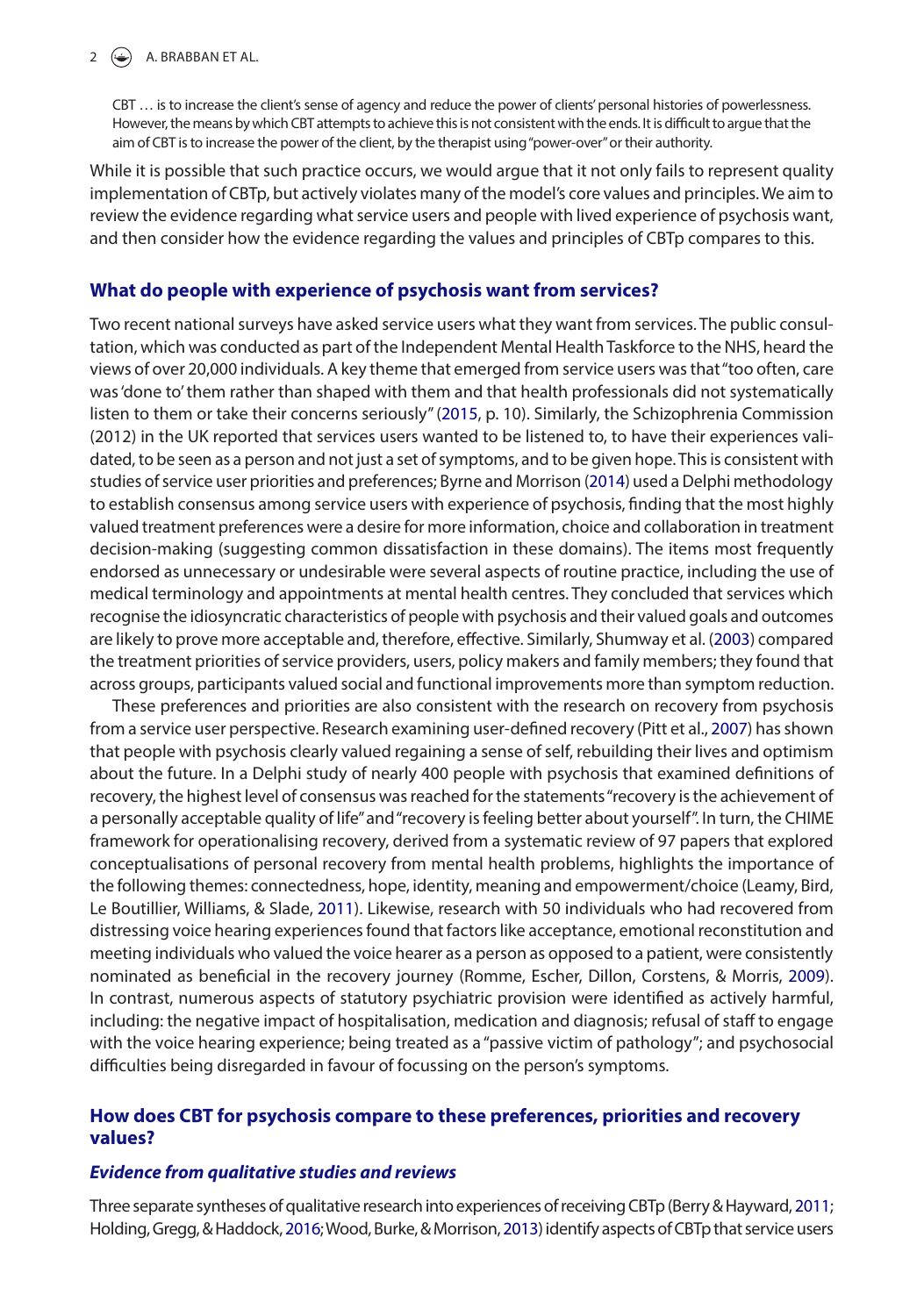consistently value, which reflect many of the user-defined preferences, priorities and values described above. It is also important to note that these reviews also identify challenges and difficult experiences of CBTp, which may reflect experiences when such core principles are violated; however, findings from all three suggest that CBTp is broadly seen as an acceptable, helpful and positive experience.

### **What does CBTp help with?**

All studies reviewed by Wood et al. [\(2013\)](#page-10-3) "endorsed the view that individual CBTp was successful in facilitating change for people who experience psychosis" (p. 291). Holding et al. [\(2016\)](#page-9-8) identified the most common positive outcomes of therapy for psychosis (predominantly CBTp) as improvement in symptoms, including distressing beliefs, voices, mood, anxiety and self-concept. However, valued outcomes of CBTp identified by service users were not limited to specific reductions in psychotic experiences (Berry & Hayward, [2011;](#page-9-7) Holding et al., [2016;](#page-9-8) Wood et al., [2013\)](#page-10-3), but also included developing acceptance of and ability to cope with such experiences. Improvements in social and occupational functioning were also consistently highlighted:

<span id="page-3-0"></span>… that gives me more confidence, more self-esteem, because I think I don't have to be … under the control of the Devil [voice] anymore. I can just try and be myself. (Hayward & Fuller, [2010,](#page-9-9) p. 369)

<span id="page-3-5"></span>It was helpful. It helped me with thinking clearly. I started going to work. It helped me to express my emotions. It helped me with catharsis. Now I don't argue or fight with my family members. (Naeem et al., [2014](#page-9-10), p. 53)

The development of hope was also highlighted by two of the three reviews as a frequently valued outcome of CBTp (Holding et al., [2016;](#page-9-8) Wood et al., [2013](#page-10-3)), with Holding et al. describing the engendering of hope as a "dramatic outcome" for many therapy clients:

<span id="page-3-1"></span>The first time I came into contact with the mental health services I couldn't see anywhere forward, didn't want to be here, couldn't see the point of being here, now I've got things to aim for, it's like, okay, I've got things to aim for. (Kilbride et al., [2013](#page-9-11), p. 98)

#### **How does CBTp help?**

Several "key ingredients" of CBTp were highlighted in all three reviews. The first consistently identified benefit of CBTp appears to be a change in understanding psychotic experiences; in particular, a shift towards understanding psychosis in the context of difficult or traumatic life experiences (Berry & Hayward, [2011](#page-9-7); Holding et al., [2016;](#page-9-8) Wood et al., [2013\)](#page-10-3). The collaborative development of an individual case formulation between therapist and client was consistently endorsed as an important process for facilitating this. Identifying and illustrating links between past and current experiences, and between experiences and thoughts, emotions and responses, helped CBTp clients to gain important new understanding or knowledge about their experiences:

<span id="page-3-2"></span>She was helping me to perceive things in a different way. (McGowan et al., [2005](#page-9-12), p. 518)

[therapist] doesn't start with hallucination, just telling me it's not real, whatever it is, he's, for example, starting with my er my behaviour in the past, my feelings, how outside events that could have caused me stress and could … I mean, previously, I've just had been, had no idea of how I could be hallucinating these things. (Messari & Hallam, [2003](#page-9-13), p. 177)

<span id="page-3-4"></span><span id="page-3-3"></span>A better understanding I think of what was actually occurring and how I can pull myself away from feeling bad when certain events occur. (Morberg-Pain, Chadwick, & Abba, [2008](#page-9-14), p. 133)

Another key aspect of service users' experience of CBTp was normalisation (Berry & Hayward, [2011](#page-9-7); Holding et al., [2016](#page-9-8); Wood et al., [2013\)](#page-10-3). For some service users, the overall therapeutic process can be inherently normalising and act as a mechanism of change in itself (Wood et al., [2013\)](#page-10-3). Through offering non-judgemental support and acceptance, CBTp also has the capacity to reduce experiences of shame or stigma that are often related to the experience of psychosis. Active normalising in CBTp can also be associated with the development of individual case formulations, and locating the development of psychosis within the context of an individual's life experience: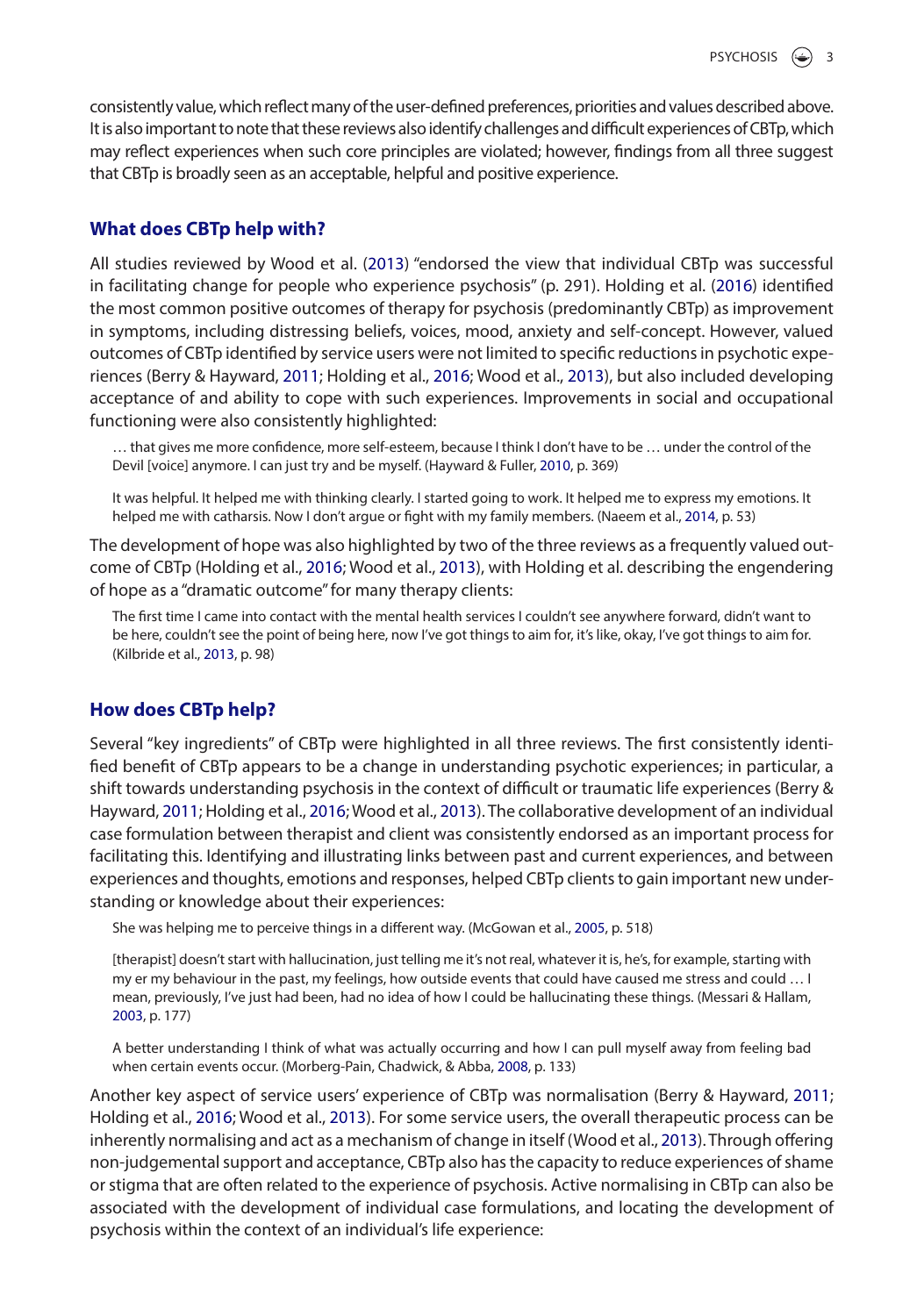#### 4  $\left(\rightarrow\right)$  A. BRABBAN ET AL.

[the therapist] is listening to my belief system, he's taking it seriously … he understands that it's, it's been built up understandably from a lot of evidence, a lot of factors and and so that makes me feel a bit better about having, having these beliefs ... I don't have to feel that I'm stupid or just crazy or irrational, you know, in that, so that's made me feel better. (Messari & Hallam, [2003](#page-9-13), p. 179)

Acceptance of psychotic experiences was another common process in CBTp (Berry & Hayward, [2011](#page-9-7); Holding et al., [2016;](#page-9-8) Wood et al., [2013](#page-10-3)). For some, this involved a shift from feeling that symptoms of psychosis must be entirely absent in order to lead a positive or enjoyable life towards an acceptance that recovery is possible while psychotic experiences continue. For others, acceptance also involved a positive appreciation of the experiences themselves:

I don't want to get rid of them [voices], I don't feel like they should ever really die or anything. (Hayward & Fuller, [2010](#page-9-9), p. 369)

I don't think it's [CBT] used to eliminate them altogether its knowing why you get the voices erm … how to deal with them basically. (Kilbride et al., [2013\)](#page-9-11)

#### **The importance of a collaborative relationship**

Two of the three reviews identified the central role of the *therapeutic alliance* in CBTp. The therapeutic setting of CBTp in general tended to be seen as a safe, containing space which fostered trust, where people felt more able to be open about their experiences (Holding et al., [2016](#page-9-8)). The development of a collaborative therapeutic relationship within this setting was often identified by service users as an important aspect of CBTp (Wood et al., [2013\)](#page-10-3)**.** Beneficial therapeutic relationships were seen to improve engagement and collaboration, and to promote esteem and equality:

| Interviewer: | Do you feel there is a common cause between the two of you?                                                                                                                                                                                         |
|--------------|-----------------------------------------------------------------------------------------------------------------------------------------------------------------------------------------------------------------------------------------------------|
| Participant: | Yeah                                                                                                                                                                                                                                                |
| -l:          | What do you feel this cause is?                                                                                                                                                                                                                     |
| P:           | To get one well, to get one to understand what one's done, to get one to understand what's been<br>done about it  and for one not to be frightened, not to feel like one's alone  not to feel like<br>all is lost. (Messari & Hallam, 2003, p. 177) |

Many highlighted shared control of therapy as an integral part of their experience, and identified individualised, client-led agenda-setting as particularly important:

It was very much a partnership between myself and the psychologist, it was really put to me as team work, which I thought was great. It wasn't that someone else has an agenda … it was centred around me which I'd not come across before in anything really in medicine or psychiatry (Kilbride et al., [2013,](#page-9-11) p. 93)

Along with the professional skills and knowledge that therapists bring to CBTp, service users have frequently described valued interpersonal qualities that therapists demonstrate, including genuineness, friendliness and caring; which help service users feel listened to, valued, understood and cared for (Holding et al., [2016](#page-9-8); Wood et al., [2013\)](#page-10-3). The ability to compassionately manage disclosures and discussions that service users themselves find most difficult has also been highlighted:

<span id="page-4-0"></span>She didn't, she wasn't really shocked or anything…it's nice to have someone who gets it, you know like [therapist], like when you, to not be shocked and to know why you're saying it and just, to feel normal. (Byrne & Morrison, [2013](#page-9-15), p. 362)

#### **Challenges and difficulties in CBTp**

Both of the most recent reviews of service user experiences also highlight challenges and difficulties associated with CBTp (Holding et al., [2016;](#page-9-8) Wood et al., [2013\)](#page-10-3). Service users' expectations about CBTp tend to be positive, but negative and ambivalent expectations have also been identified. Service users may mistrust mental health services generally, may doubt the usefulness of talking therapy, or believe that a different treatment would be more helpful (e.g. medication). Some people do not feel distressed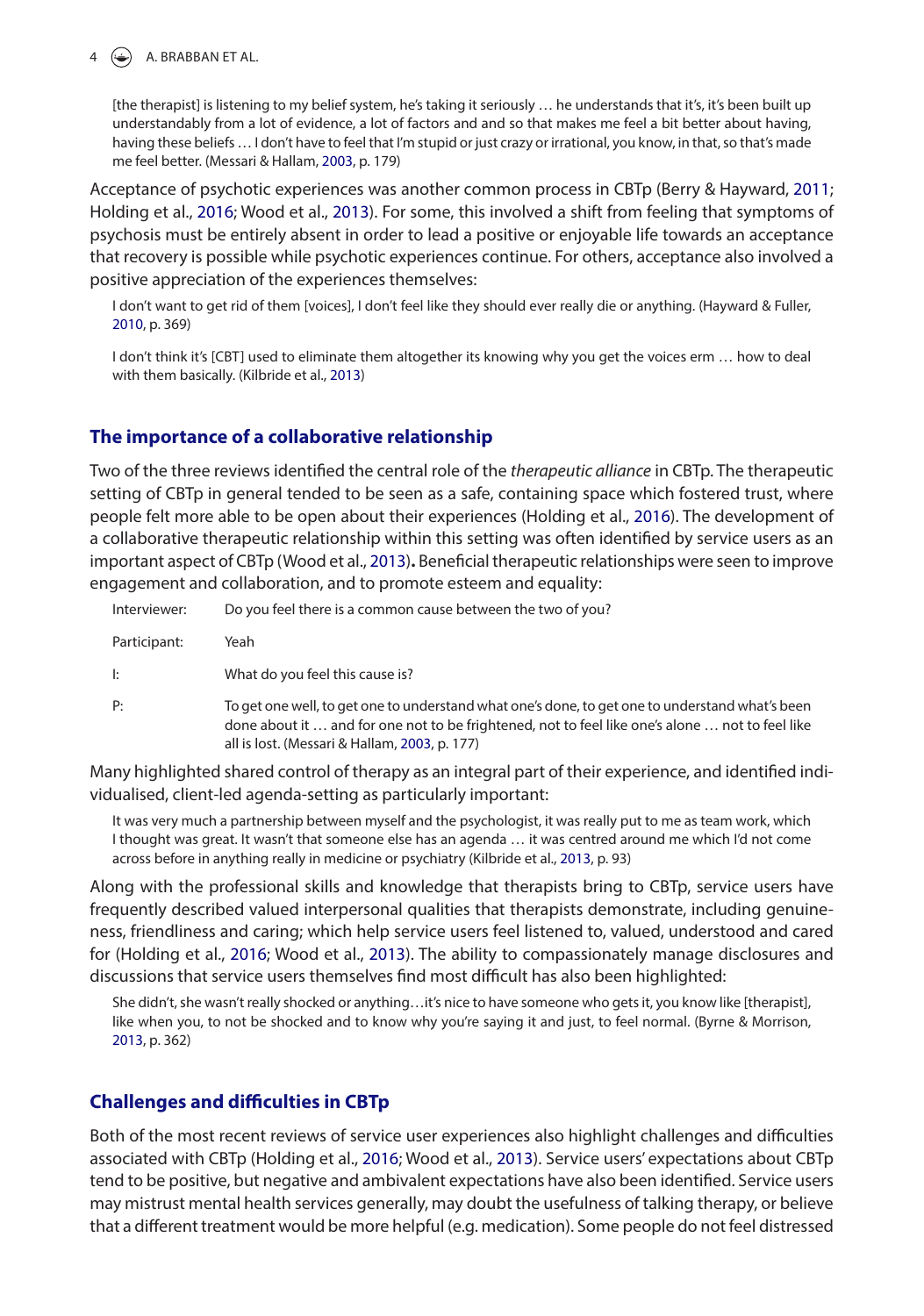by "psychotic" phenomena and, therefore, are not seeking help; others may worry that talking therapy could increase distress (Holding et al., [2016](#page-9-8)). Exploring frightening experiences or painful memories often requires substantial courage and commitment, and service users may have to tolerate anxiety, embarrassment, exacerbations in distress or a decrease in mood as a result of CBTp:

There were times when I spoke to [therapist], you know, and it's, you know, I was speaking about things from the past, and you know it brings it all back to you again, and there was times I left the session and you know my mood felt a bit low, but that's just because, you know bringing shit from the past, it's like a reminder. (Byrne & Morrison, [2013](#page-9-15), p. 365)

I think the worst thing is getting upset and being left with it once they've gone. (Kilbride et al., [2013,](#page-9-11) p. 97)

Such accounts of CBTp consistently suggest that negative emotional or psychological impacts of therapy tend to be temporary rather than sustained, and are most often accepted as a necessary part of the therapeutic process. Nonetheless, there is potential for therapy to confer more serious negative consequences, and most of these studies have not been successful in interviewing, for example, individuals who disengaged with therapy entirely.

Holding et al. ([2016](#page-9-8)) also highlight the potential for disappointment if service users feel that their expectations for CBTp go unmet, or that they feel stuck, with little or no perceived change in their wellbeing. It can also be problematic if there are difficulties in the development of a collaborative relationship or mutually agreed goals:

<span id="page-5-0"></span>Couldn't see the relevance, I'm not sure why it was important, she just asked me to do it. (Dunn, Morrison, & Bentall, [2002](#page-9-16), p. 366).

Finally, therapy endings can be difficult for clients, particularly when they have had a positive experience (Holding et al., [2016\)](#page-9-8). For all of these reasons, it is important that engagement in CBTp is an informed choice.

# **Evidence from a Delphi study examining expert consensus about aspects of CBT for psychosis**

<span id="page-5-2"></span>Morrison and Barratt ([2010](#page-9-17)) employed a Delphi process to elicit and quantify the opinions of a group of expert CBT clinicians working in the UK. The study aimed to determine the extent of expert consensus on the essential principles, and structural and functional elements of CBTp. Consensus was established in relation to values, principles and relationship factors that are relevant to the consideration of how CBTp compares to the preferences and priorities of people with psychosis (see Table [1\)](#page-6-0). It is clear that the agreed principles and values emphasise the importance of factors such as a good therapeutic relationship, collaborative team working, respect, choice and optimism, which overlap significantly with what service users report wanting from services.

#### **Evidence from clinical trials, guidelines and protocols**

<span id="page-5-4"></span><span id="page-5-3"></span><span id="page-5-1"></span>There is also evidence, from clinical trials and treatment protocols, that is relevant to whether or not CBTp is consistent with the preferences and priorities of service users and recovery orientated values. For example, Goldsmith, Lewis, Dunn, and Bentall ([2015](#page-9-18)) demonstrated the importance of having a good collaborative working relationship characterised by warmth, empathy and respect. They showed that a good therapeutic alliance was associated with positive outcomes in CBTp, whereas a poor therapeutic alliance is actively detrimental. The NICE guidelines for both children and young people (CG155: NICE, [2013\)](#page-9-19) and adults (CG178: NICE, [2014](#page-9-20)) with psychosis state that CBTp should last for at least 16 sessions, demonstrating the importance of therapy that includes time to establish a good therapeutic relationship. It also emphasises the importance of a recovery orientation that emphasises valued outcomes (distress reduction or improved quality of life), rather than symptom reduction only. CBTp should also inspire hope (since it is goal-directed and future-orientated) and promote choice and collaboration (since it emphasises shared goals and collaborative empiricism). The use of individualised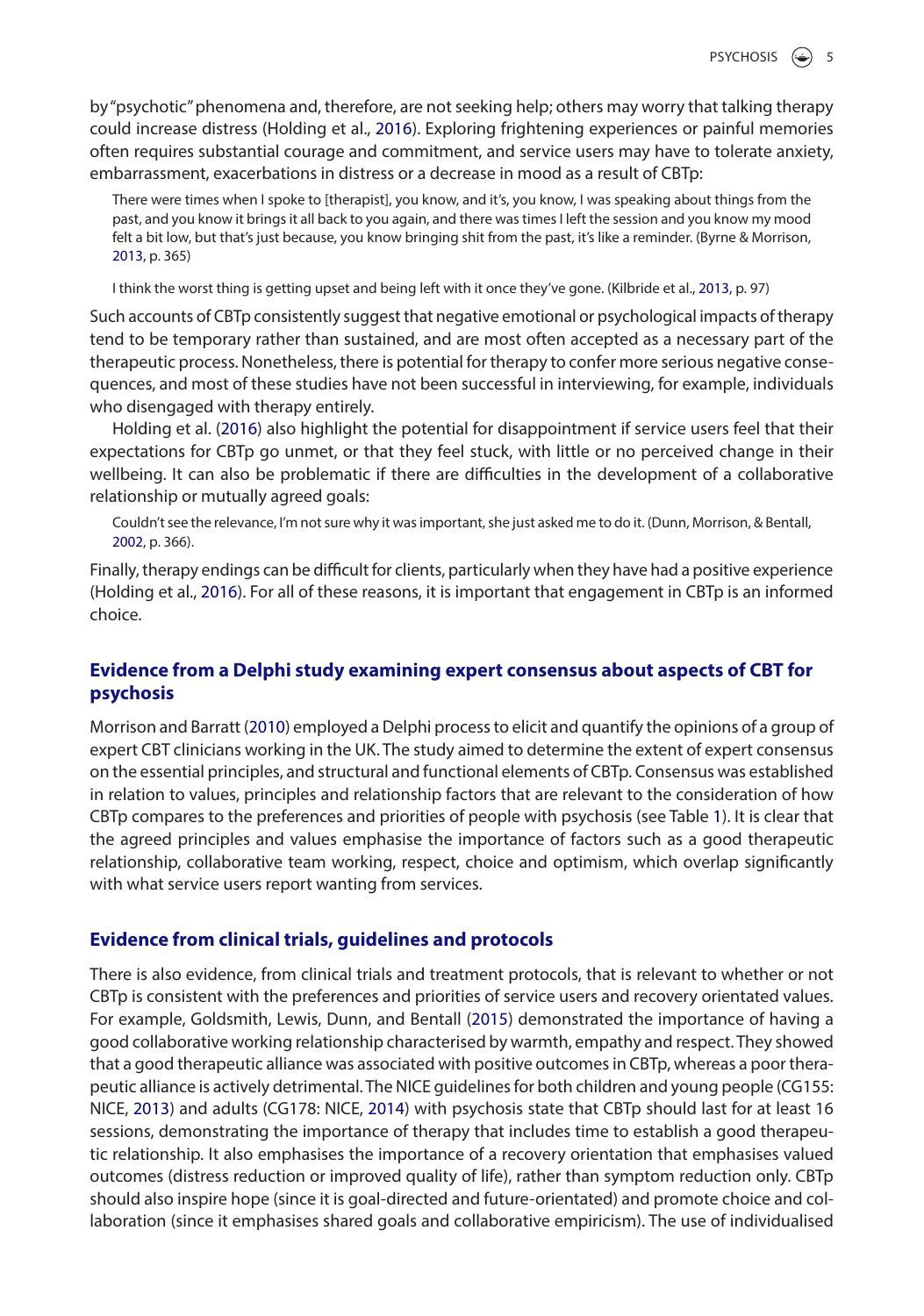# 6  $\left(\frac{1}{2}\right)$  A. BRABBAN ET AL.

| Factor                                                                        | Consensus statements from the Delphi study (Morrison<br>& Barratt, 2010)                                                                                                                                                                                                                                                                                                                                                                                                                                                         |
|-------------------------------------------------------------------------------|----------------------------------------------------------------------------------------------------------------------------------------------------------------------------------------------------------------------------------------------------------------------------------------------------------------------------------------------------------------------------------------------------------------------------------------------------------------------------------------------------------------------------------|
| Values that should be endorsed by the CBT practitioner                        | Therapists should believe that many people experience psy-<br>chotic-like symptoms without feeling distressed by them<br>Therapists should have a good understanding of recovery<br>from psychosis<br>Therapists ought to believe that delusions can be quite<br>understandable<br>Therapists should believe that it is not the hallucination or the<br>delusion per se that is clinically relevant but the amount of<br>distress or disability associated with it<br>Therapists ought to believe that hallucinations or thought |
|                                                                               | disorder can happen to anyone if they are very stressed<br>Therapists ought to view most symptoms of psychosis as                                                                                                                                                                                                                                                                                                                                                                                                                |
| Values that should NOT be endorsed by the CBTp practitioner                   | quite common in the normal population<br>Therapists should believe that clients with psychosis are very<br>different to clients with other mental health difficulties<br>Therapists should believe that there is a clear boundary                                                                                                                                                                                                                                                                                                |
| Relationship considerations that should be adhered to when<br>delivering CBTp | between being mentally unwell and mentally healthy<br>The client should be engaged in the therapeutic relationship<br>CBT should require consistent collaboration throughout the<br>sessions                                                                                                                                                                                                                                                                                                                                     |
|                                                                               | CBT should be implemented using a collaborative approach<br>Interventions should be informed by client feedback<br>Normalising of psychotic symptoms should be used to reduce<br>stigma and improve engagement<br>The client should be allowed and encouraged to express<br>positive and negative reactions regarding therapy                                                                                                                                                                                                    |
|                                                                               | Collaborative feedback should be used to engage the client<br>CBT should take into account the clients' perspective and<br>"world view"                                                                                                                                                                                                                                                                                                                                                                                          |
|                                                                               | Account always needs to be taken of presenting symptom-<br>atology, past experiences of services, and cultural/family<br>issues in engagement                                                                                                                                                                                                                                                                                                                                                                                    |
| Principles that should be upheld in the delivery of CBT                       | CBT should aim to reduce distress and improve quality of life<br>CBT sessions should always be accommodated to the client's<br>needs and speed of learning<br>CBT should aim to reduce distress and prevent future distress<br>CBT should aim to elicit hope in recovery<br>CBT should consult the client regarding the terminology used<br>to explain their experience                                                                                                                                                          |
|                                                                               | Session structure and content should be decided jointly<br>between client and therapist<br>The client should be given a chance to explain his or her own                                                                                                                                                                                                                                                                                                                                                                         |
|                                                                               | model first<br>The client should make choices and take appropriate respon-<br>sibility for the CBT sessions                                                                                                                                                                                                                                                                                                                                                                                                                      |
|                                                                               | CBT should assist the maintenance of a client's capacity to<br>make informed decisions about their lives<br>The client and therapist should jointly agree a problem list                                                                                                                                                                                                                                                                                                                                                         |
|                                                                               | Appropriate flexibility needs to be given in constructing<br>agendas, targets and problem lists according to client's<br>capacities, inclinations and motivations<br>Guided discovery should be used to help the client gain                                                                                                                                                                                                                                                                                                     |
|                                                                               | understanding<br>Agreed short and long-term goals should underpin the<br>intervention                                                                                                                                                                                                                                                                                                                                                                                                                                            |
|                                                                               | CBT for psychosis should be founded upon the principles of<br>evidence-based practice and value-based practice<br>The client should be encouraged to prioritise the items on the                                                                                                                                                                                                                                                                                                                                                 |
|                                                                               | agenda                                                                                                                                                                                                                                                                                                                                                                                                                                                                                                                           |

<span id="page-6-0"></span>**Table 1.** Consensus statements on the essential principles, and structural and functional elements of CBTp from a therapist perspective.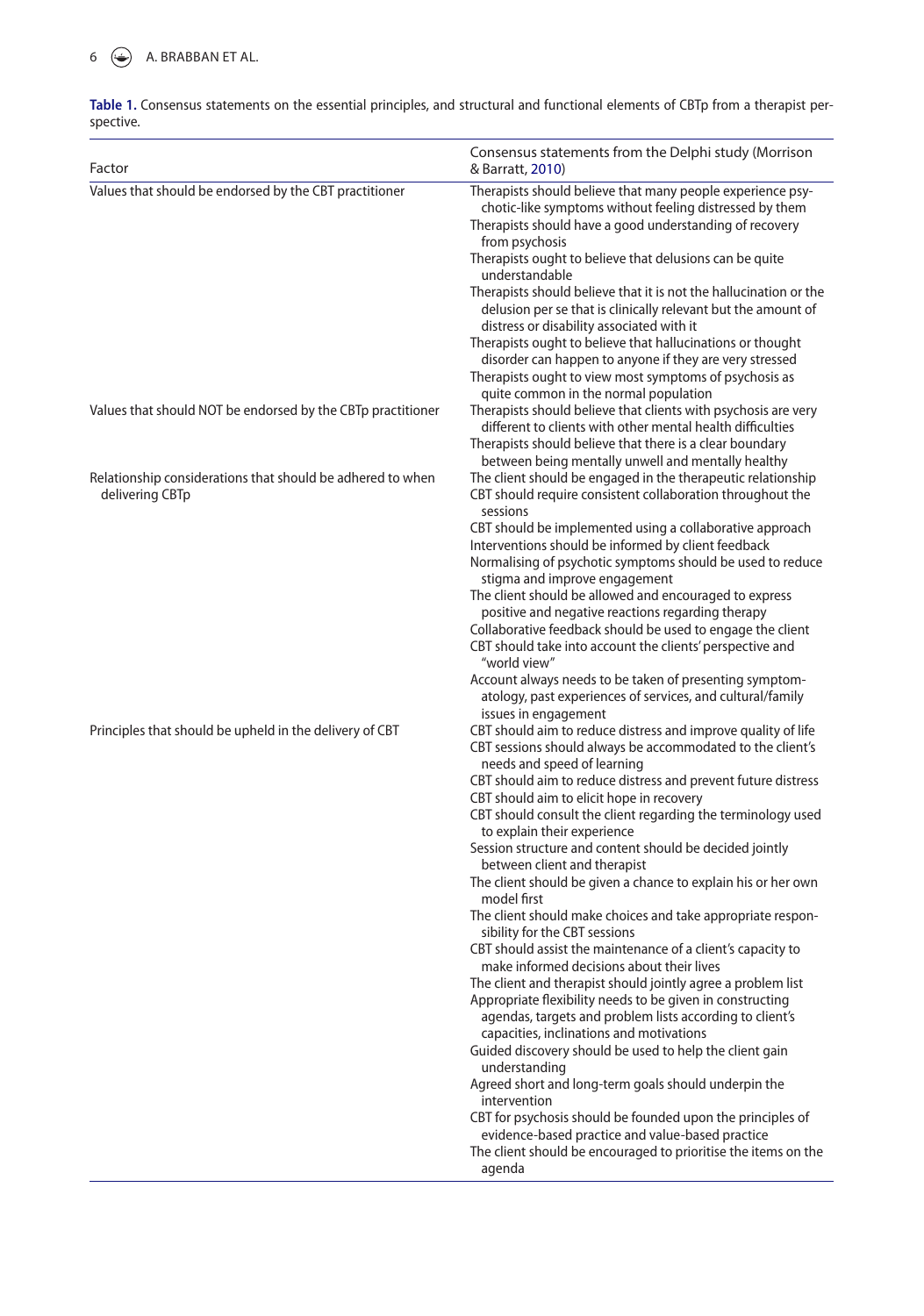<span id="page-7-1"></span><span id="page-7-0"></span>case formulation should enable a person to feel listened to and understood, while validating their experiences and providing hope for positive change (Chadwick et al., [2003;](#page-9-21) Morberg-Pain et al., [2008](#page-9-14)). The most common approach to ensuring fidelity to the treatment protocols within CBTp trials is to ensure regular supervision of the therapists utilising the assessment and rating of audio- or video-recordings of therapy sessions using the Cognitive Therapy Scale-Revised (Blackburn et al., [2001\)](#page-9-22). This incorporates elements including the formal assessment of collaboration, two-way feedback, appropriate pacing for the individual client and the interpersonal effectiveness of the therapist. Failure on any of these items would lead to the conclusion that the CBTp was not competently delivered. All of these components are viewed as necessary (but not sufficient) to achieving the goals of the service user. People with psychosis need to be aware of this, in order to be able to complain if they receive something described as CBTp that does not incorporate these essential components. Similarly, would-be practitioners and commissioners of services also need to be aware of this so they can accurately assess competency in clinical practice and the acceptability and appropriateness of services.

# **Top 10 tips to ensure ethical and competent delivery of CBTp**

Below we outline some considerations for promoting and preserving relationships, ethics and recovery-orientated values within the delivery of CBTp:

- (1) *Be collaborative*: Establish a shared goal and a sense of working in partnership towards achieving this.
- (2) *Use everyday language*: Technical terminology which is inaccessible, professionally-led, or otherwise alienating to service users should be avoided (e.g. negative automatic thought, schema, formulation). Unless it is the client's preference, we also recommend avoiding medical language (e.g. disorder, mental illness, relapse, symptoms) as well as employing normalising, non-medical terms to discuss the person's experiences (e.g. hearing voices or unusual beliefs, as opposed to hallucinations or delusions).
- (3) *Acknowledge historical context*: CBTp should acknowledge the damaging impact of adverse life experiences, and should not to minimise such painful experiences by focusing exclusively on the present; Boyle ([2011](#page-9-0), p. 33) states "it is increasingly common to refer to cognitive accounts as theories of problem *maintenance* so that questions about early adverse experiences may no longer be asked, far less answered".
- (4) *Evaluate appraisals and beliefs (rather than challenge them)*: Rather than implying the therapist has a superior knowledge and awareness, it is important to explore what a client's beliefs might mean to them with genuine curiosity and to support them to make sense of their experiences in their own terms.
- (5) *Be cautious with the stress*-*vulnerability model*: While many clients find this hypothesis to be a helpful way of conceptualising their experiences, it can also be misapplied. Specifically, therapists should not imply that avoidance of all stress is necessary for wellbeing as this is incompatible with recovery goals like work and relationships. Nor should the model suggest that only the "vulnerable" are affected by stress.
- (6) *Validate the client's experience*: A central element of CBTp delivery is the collaborative development of a formulation that provides a rationale for why individuals are experiencing their current problems. A cognitive formulation provides a vehicle to validate a person's thoughts, emotions and behaviours, demonstrating that these are understandable and neither "madness" nor symptoms of illness.
- (7) *Deliver hope*: CBTp should focus on the individual's personal goals as the intended outcomes; identifying and working to achieve them delivers an intrinsic message that they are achievable, which should convey hope.
- (8) *Offer informed choice*: Make it clear that therapy is optional, and requires hard work and dedicated input from the client. Acknowledge not everyone will want it.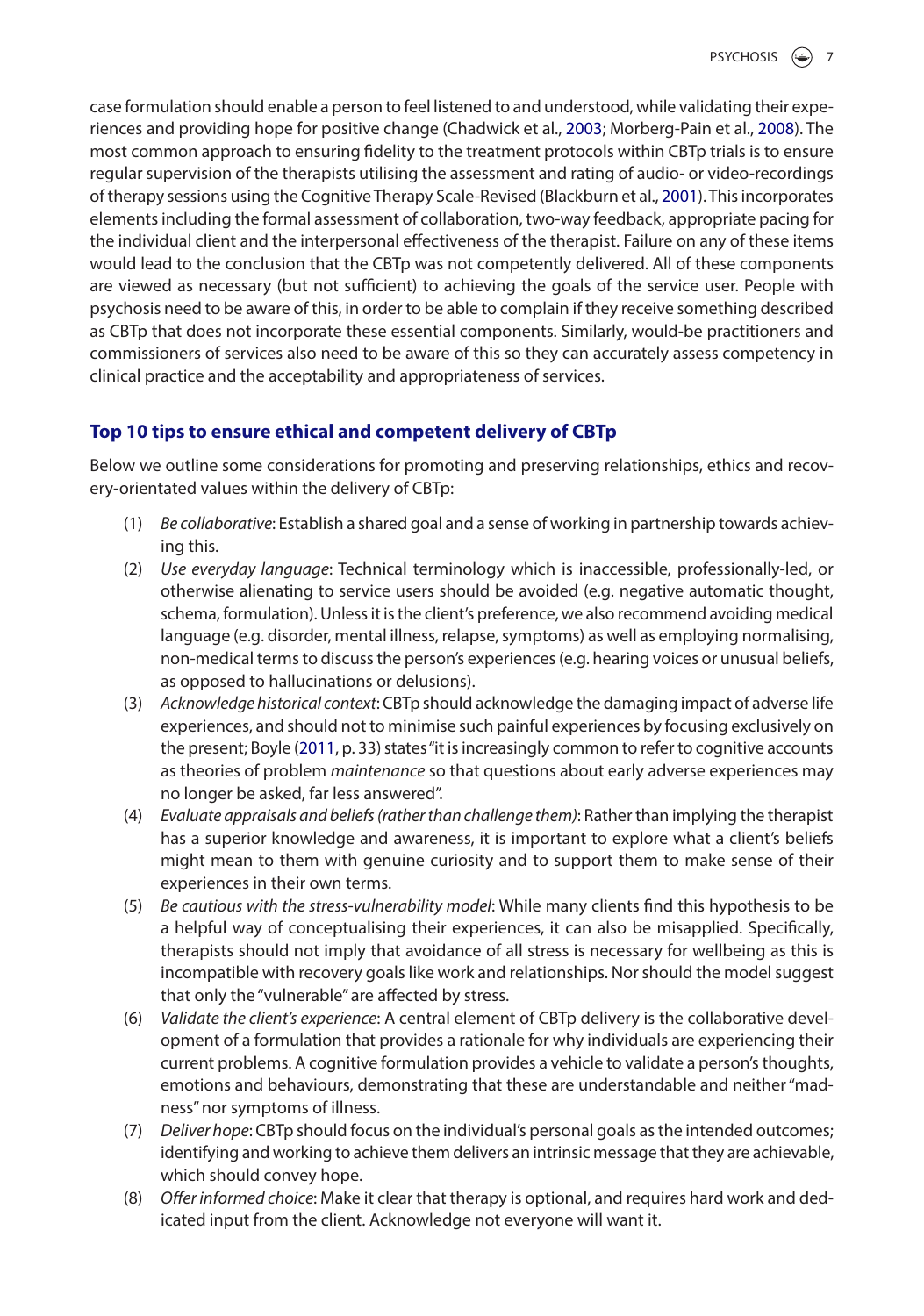#### $\circ$  A. BRABBAN ET AL.

- (9) *Ensure adequate training*: Delivering high quality CBTp is difficult and should not be attempted without extensive and specialist training.
- (10) *Ensure access to quality supervision*: Ongoing support and supervision should be continuously available to practitioners.

#### **Conclusion**

There is consistent evidence that mental health services do not always meet the needs of service users. The aspects of service delivery most valued by service users map closely onto the "CHIME" factors (Connectedness, Hope, Identity, Meaning and Empowerment) identified as central to personal recovery (Leamy et al., [2011\)](#page-9-6). Although such crucial factors are often perceived as absent from statutory services, service users who have benefitted from CBTp often mention them as having been particularly beneficial. In this regard, active listening promotes a sense of connectedness; focusing on personal goals can encourage hope; recognising personal strengths and talents is important for the development of a healthy identity; formulating a person's difficulties as understandable within the individual's life context can help a person find meaning in their experiences. Finally, CBTp can empower service users by helping them to understand and manage their difficulties. In short, CBTp delivered with fidelity to the model (including the principles and values outlined here), should be entirely consistent with what service users want.

Despite this, anecdotal accounts suggest some service users appear to have experienced CBTp as an overly simplistic and technical approach, rather than collaborative and empowering, focused on demonstrating that they have "faulty thinking" with blunt attempts made to "correct" this or eliminate symptoms using a set of prescribed techniques. The therapy they describe bares no resemblance to the form of CBTp delivered in RCTs by skilled therapists, but appears an erroneous corruption. Exposure to poor quality therapy will result in service users being less likely to benefit and more likely to experience unwanted effects, which could lead to dismissal of the therapeutic approach as opposed to questioning therapist competence. In addition, even within trials, it is clear that not everyone benefits from CBTp, and there are a variety of difficulties that could be improved (Thomas, [2015](#page-10-4)). However, in order to maximise the likelihood of replicating the outcomes of the trials that have resulted in the recommendations for access to CBTp in treatment guidelines, fidelity to the model is required. If what is delivered is missing crucial ingredients and delivered without fidelity, then it is unlikely to produce the same outcomes, resulting in an ineffective or, worse, harmful intervention.

<span id="page-8-1"></span><span id="page-8-0"></span>Qualitative research embedded within trials demonstrates that, when service users are exposed to high quality CBTp delivered by competent trial therapists, they have high satisfaction and experience it as recovery-orientated, collaborative and validating. Therefore, a strategic approach to regulate the delivery of CBTp is required in order to protect service users. The competencies that are perceived as essential for the delivery of CBTp are contained within the competence framework for delivering CBTp (Roth & Pilling, [2013\)](#page-10-5), which was derived from therapy manuals of the RCTs that provided the evidence base. Specific CBTp competencies are in addition to the generic CBT skills required for working with anxiety and depression and it is evident that to acquire such wide ranging knowledge and skills, therapists will require extensive training and supervision. In the UK, there is work underway to regulate therapists by introducing accredited CBTp training to ensure those delivering CBTp have sufficient training and supervision to practice competently, which should help to address the problem of rogue therapists providing unsatisfactory, sub-standard therapy. Informing service users about what to expect if receiving CBTp, which would highlight discrepancies between what should happen and what is being offered, may also increase quality of therapy. Many "What is CBTp" booklets neglect the underlying context of being listened to, collaboration, helping a person to make sense of experiences, offering hope and being recovery-orientated, which can also be true of presentations on the basics of CBTp; if CBTp is to be implemented successfully, it is important to emphasise the underlying values as well as specific therapy techniques.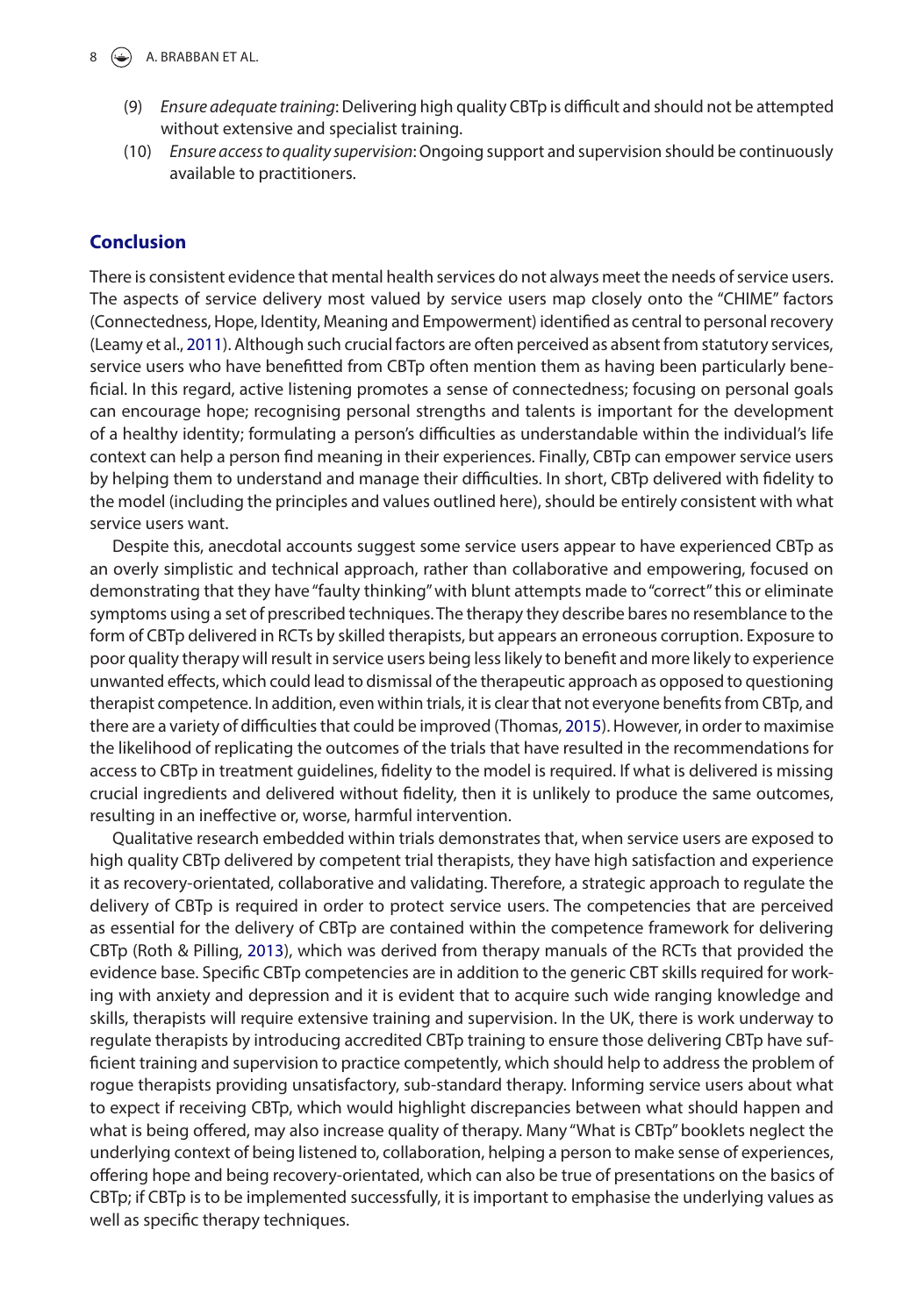#### **Author contributions**

All authors contributed to the conceptualisation and writing of the manuscript.

#### **Disclosure statement**

AB and APM deliver training workshops and have written texts on the topic of CBT for psychosis, for which they receive fees. All authors conduct funded research on CBT for psychosis.

#### **References**

- <span id="page-9-7"></span>Berry, C., & Hayward, M. [\(2011](#page-2-0)). What can qualitative research tell us about service user perspectives of CBT for psychosis? A synthesis of current evidence. *Behavioural and Cognitive Psychotherapy, 39*, 487–494.
- <span id="page-9-22"></span>Blackburn, I. M., James, I., Milne, D., Baker, C. A., Standart, S., Garland, A., & Reichelt, F. K. [\(2001](#page-7-0)). The revised cognitive therapy scale (CTS-R): Psychometric properties. *Behavioural and Cognitive Psychotherapy, 29*, 431–446.
- <span id="page-9-0"></span>Boyle, M. [\(2011\)](#page-1-4). Making the world go away, and how psychiatry and psychology benefit. In: M. Rapley, J. Moncrieff, & J. Dillon (Eds.), *De-medicalizing misery: Psychiatry, psychology and the human condition* (pp. 27–43). Eastbourne: Palgrave Macmillan.
- <span id="page-9-15"></span>Byrne, R., & Morrison, A. P. [\(2013\)](#page-4-0). Young people at risk of psychosis: Their subjective experiences of monitoring and cognitive behaviour therapy in the early detection and intervention evaluation 2 trial. *Psychology and Psychotherapy: Theory, Research and Practice, 87*, 357–371. doi[:10.1111/papt.12013](http://dx.doi.org/10.1111/papt.12013)
- <span id="page-9-4"></span>Byrne, R., & Morrison, A. P. [\(2014](#page-2-1)). Service users' priorities and preferences for treatment of psychosis: A user-led Delphi study. *Psychiatric Services, 65*, 1167–1169.
- <span id="page-9-21"></span>Chadwick, P., Williams, C., & Mackenzie, J. [\(2003\)](#page-7-1). Impact of case formulation in cognitive behaviour therapy for psychosis. *Behaviour Research and Therapy, 41*, 671–680.
- <span id="page-9-16"></span>Dunn, H., Morrison, A. P., & Bentall, R. P. ([2002](#page-5-0)). Patients' experiences of homework tasks in cognitive behavioural therapy for psychosis: A qualitative analysis. *Clinical Psychology & Psychotherapy, 9*, 361–369. doi:[10.1002/cpp.344](http://dx.doi.org/10.1002/cpp.344)
- <span id="page-9-18"></span>Goldsmith, L. P., Lewis, S. W., Dunn, G., & Bentall, R. P. ([2015\)](#page-5-1). Psychological treatments for early psychosis can be beneficial or harmful, depending on the therapeutic alliance: An instrumental variable analysis. *Psychological Medicine, 45*, 2365–2373.
- <span id="page-9-9"></span>Hayward, M., & Fuller, E. [\(2010\)](#page-3-0). Relating therapy for people who hear voices: Perspectives from clients, family members, referrers and therapists. *Clinical Psychology & Psychotherapy, 17*, 363–373. doi:[10.1002/cpp.672](http://dx.doi.org/10.1002/cpp.672)
- <span id="page-9-8"></span>Holding, J. C., Gregg, L., & Haddock, G. [\(2016](#page-2-2)). Individuals' experiences and opinions of psychological therapies for psychosis: A narrative synthesis. *Clinical Psychology Review, 43*, 142–161.
- <span id="page-9-11"></span>Kilbride, M., Byrne, R., Price, J., Wood, L., Barratt, S., Welford, M., & Morrison, A. P. [\(2013\)](#page-3-1). Exploring service users' perceptions of cognitive behavioural therapy for psychosis: A user led study. *Behavioural and Cognitive Psychotherapy, 41*, 89–102. doi[:10.1017/S1352465812000495](http://dx.doi.org/10.1017/S1352465812000495)
- <span id="page-9-6"></span>Leamy, M., Bird, V., Le Boutillier, C., Williams, J., & Slade, M. [\(2011\)](#page-2-3). Conceptual framework for personal recovery in mental health: Systematic review and narrative synthesis. *The British Journal of Psychiatry, 199*, 445–452.
- <span id="page-9-12"></span>McGowan, J. F., Lavender, T., & Garety, P. A. [\(2005\)](#page-3-2). Factors in outcome of cognitive-behavioural therapy for psychosis: Users' and clinicians' views. *Psychology and Psychotherapy: Theory, Research and Practice, 78*, 513–529.
- <span id="page-9-13"></span>Messari, S., & Hallam, R. ([2003](#page-3-3)). CBT for psychosis: A qualitative analysis of clients' experiences. *British Journal of Clinical Psychology, 42*, 171–188. doi[:10.1348/014466503321903580](http://dx.doi.org/10.1348/014466503321903580)
- <span id="page-9-14"></span>Morberg-Pain, C., Chadwick, P., & Abba, N. [\(2008\)](#page-3-4). Clients' experience of case formulation in cognitive behaviour therapy for psychosis. *British Journal of Clinical Psychology, 47*, 127–138. doi[:10.1348/014466507X235962](http://dx.doi.org/10.1348/014466507X235962)
- <span id="page-9-17"></span>Morrison, A. P., & Barratt, S. ([2010](#page-5-2)). What are the components of CBT for psychosis? A Delphi study. *Schizophrenia Bulletin, 36*, 136–142.
- <span id="page-9-10"></span>Naeem, F., Habib, N., Gul, M., Khalid, M., Saeed, S., Farooq, S., … Kingdon, D. [\(2014](#page-3-5)). A qualitative study to explore patients', carers' and health professionals' views to culturally adapt CBT for psychosis (CBTp) in Pakistan. *Behavioural and Cognitive Psychotherapy, 44*, 43–55. doi:[10.1017/S1352465814000332](http://dx.doi.org/10.1017/S1352465814000332)
- <span id="page-9-19"></span>National Institute for Clinical Excellence. ([2013](#page-5-3)). *Psychosis and schizophrenia in children and young people: Recognition and management*. London: Author.
- <span id="page-9-20"></span>National Institute for Health and Care Excellence. [\(2014\)](#page-5-4). *Psychosis and schizophrenia in adults: Treatment and management*. London: Author.

<span id="page-9-3"></span>National Health Service. [\(2015\)](#page-2-4). *The Five Year Forward View Mental Health Taskforce: Public engagement findings*. London

- <span id="page-9-5"></span>Pitt, L., Kilbride, M., Nothard, S., Welford, M., & Morrison, A. P. ([2007](#page-2-5)). Researching recovery from psychosis: A user-led project. *Psychiatric Bulletin, 31*, 55–60.
- <span id="page-9-1"></span>Proctor, G. [\(2003](#page-1-5)). CBT: Collaboration or compliance? *Clinical Psychology, 25*, 14–16.
- <span id="page-9-2"></span>Radden, J. [\(2008](#page-1-6)). Thinking about the repair manual: Technique and technology in psychiatry. In: J. Philips (Ed.), *Philosophical perspectives on technology and psychiatry* (pp. 263–277). Oxford: Oxford University Press.